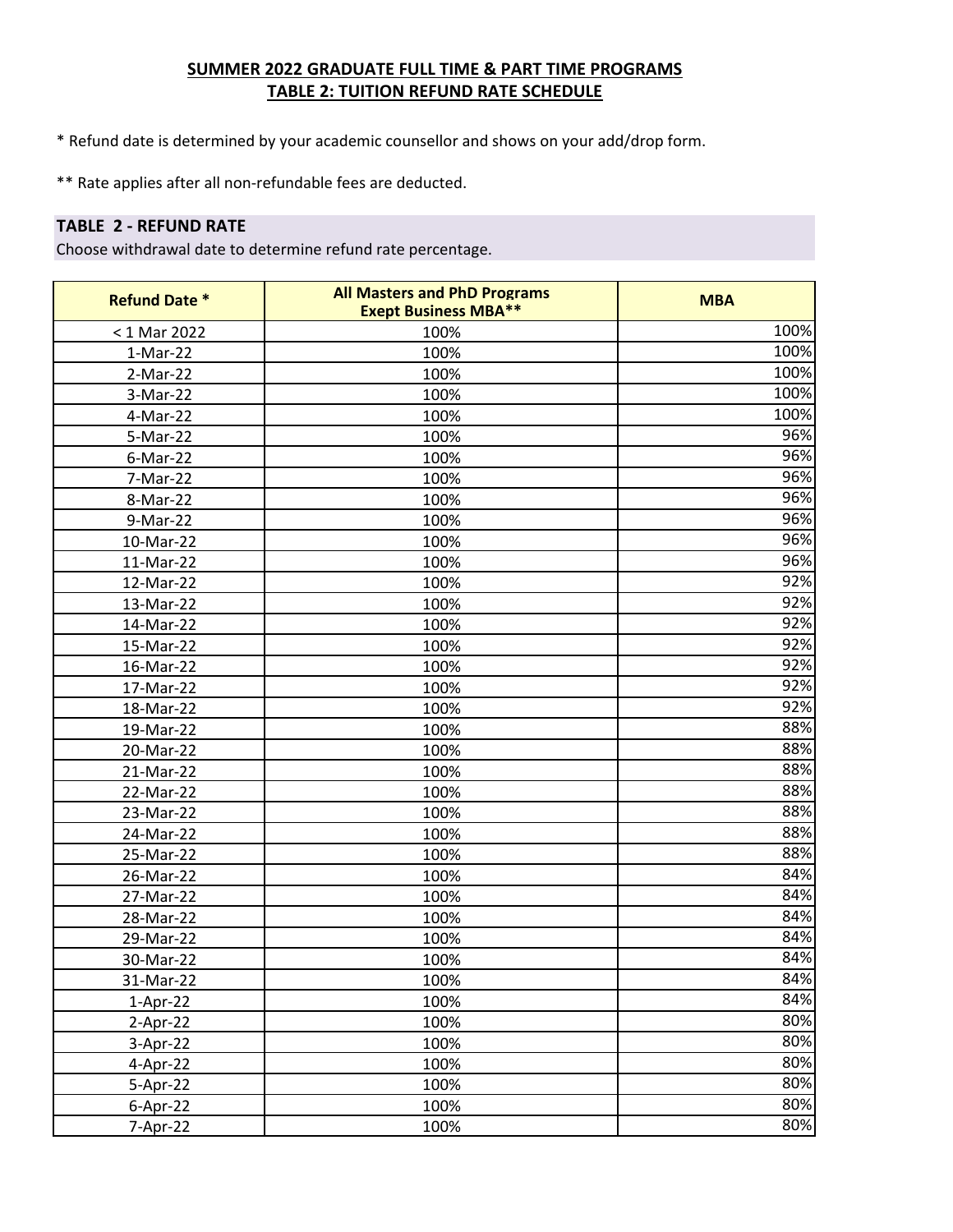\* Refund date is determined by your academic counsellor and shows on your add/drop form.

\*\* Rate applies after all non-refundable fees are deducted.

## **TABLE 2 - REFUND RATE**

| <b>Refund Date *</b> | <b>All Masters and PhD Programs</b><br><b>Exept Business MBA**</b> | <b>MBA</b> |
|----------------------|--------------------------------------------------------------------|------------|
| 8-Apr-22             | 100%                                                               | 80%        |
| 9-Apr-22             | 100%                                                               | 76%        |
| 10-Apr-22            | 100%                                                               | 76%        |
| 11-Apr-22            | 100%                                                               | 76%        |
| 12-Apr-22            | 100%                                                               | 76%        |
| 13-Apr-22            | 100%                                                               | 76%        |
| 14-Apr-22            | 100%                                                               | 76%        |
| 15-Apr-22            | 100%                                                               | 76%        |
| 16-Apr-22            | 100%                                                               | 72%        |
| 17-Apr-22            | 100%                                                               | 72%        |
| 18-Apr-22            | 100%                                                               | 72%        |
| 19-Apr-22            | 100%                                                               | 72%        |
| 20-Apr-22            | 100%                                                               | 72%        |
| 21-Apr-22            | 100%                                                               | 72%        |
| 22-Apr-22            | 100%                                                               | 72%        |
| 23-Apr-22            | 100%                                                               | 68%        |
| 24-Apr-22            | 100%                                                               | 68%        |
| 25-Apr-22            | 100%                                                               | 68%        |
| 26-Apr-22            | 100%                                                               | 68%        |
| 27-Apr-22            | 100%                                                               | 68%        |
| 28-Apr-22            | 100%                                                               | 68%        |
| 29-Apr-22            | 100%                                                               | 68%        |
| 30-Apr-22            | 100%                                                               | 64%        |
| $1-May-22$           | 100%                                                               | 64%        |
| $2-May-22$           | 100%                                                               | 64%        |
| 3-May-22             | 100%                                                               | 64%        |
| 4-May-22             | 100%                                                               | 64%        |
| 5-May-22             | 100%                                                               | 64%        |
| $6$ -May-22          | 100%                                                               | 64%        |
| 7-May-22             | 100%                                                               | 60%        |
| 8-May-22             | 92%                                                                | 60%        |
| 9-May-22             | 92%                                                                | 60%        |
| 10-May-22            | 92%                                                                | 60%        |
| 11-May-22            | 92%                                                                | 60%        |
| 12-May-22            | 92%                                                                | 60%        |
| 13-May-22            | 92%                                                                | 60%        |
| 14-May-22            | 92%                                                                | 56%        |
| 15-May-22            | 84%                                                                | 56%        |
| 16-May-22            | 84%                                                                | 56%        |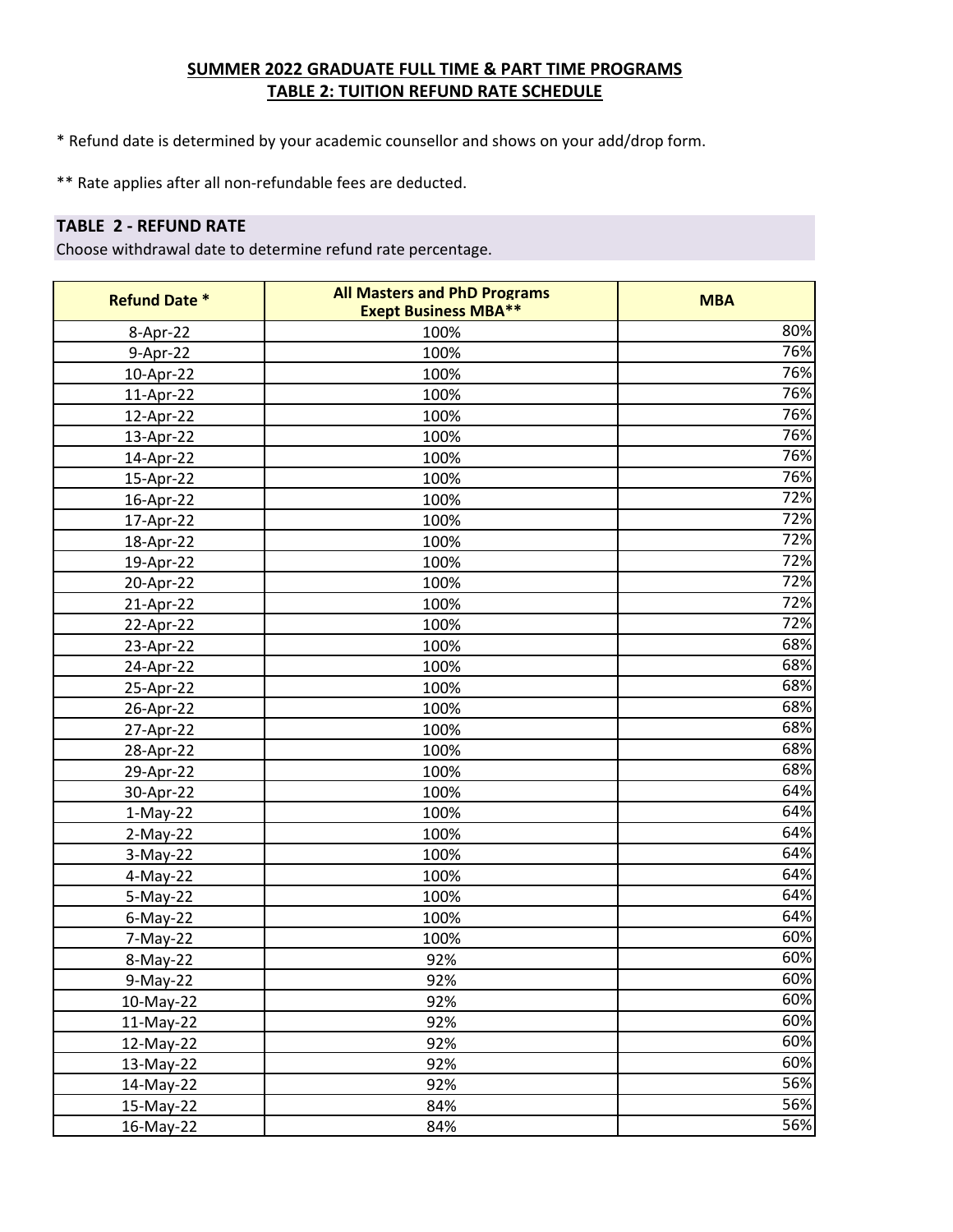\* Refund date is determined by your academic counsellor and shows on your add/drop form.

\*\* Rate applies after all non-refundable fees are deducted.

# **TABLE 2 - REFUND RATE**

| <b>Refund Date *</b> | <b>All Masters and PhD Programs</b><br><b>Exept Business MBA**</b> | <b>MBA</b> |
|----------------------|--------------------------------------------------------------------|------------|
| 17-May-22            | 84%                                                                | 56%        |
| 18-May-22            | 84%                                                                | 56%        |
| 19-May-22            | 84%                                                                | 56%        |
| 20-May-22            | 84%                                                                | 56%        |
| 21-May-22            | 84%                                                                | 52%        |
| 22-May-22            | 76%                                                                | 52%        |
| 23-May-22            | 76%                                                                | 52%        |
| 24-May-22            | 76%                                                                | 52%        |
| 25-May-22            | 76%                                                                | 52%        |
| 26-May-22            | 76%                                                                | 52%        |
| 27-May-22            | 76%                                                                | 52%        |
| 28-May-22            | 76%                                                                | 48%        |
| 29-May-22            | 68%                                                                | 48%        |
| 30-May-22            | 68%                                                                | 48%        |
| 31-May-22            | 68%                                                                | 48%        |
| $1$ -Jun-22          | 68%                                                                | 48%        |
| $2$ -Jun-22          | 68%                                                                | 48%        |
| 3-Jun-22             | 68%                                                                | 48%        |
| 4-Jun-22             | 68%                                                                | 44%        |
| 5-Jun-22             | 60%                                                                | 44%        |
| $6$ -Jun-22          | 60%                                                                | 44%        |
| 7-Jun-22             | 60%                                                                | 44%        |
| 8-Jun-22             | 60%                                                                | 44%        |
| 9-Jun-22             | 60%                                                                | 44%        |
| 10-Jun-22            | 60%                                                                | 44%        |
| 11-Jun-22            | 60%                                                                | 40%        |
| 12-Jun-22            | 52%                                                                | 40%        |
| 13-Jun-22            | 52%                                                                | 40%        |
| 14-Jun-22            | 52%                                                                | 40%        |
| 15-Jun-22            | 52%                                                                | 40%        |
| 16-Jun-22            | 52%                                                                | 40%        |
| 17-Jun-22            | 52%                                                                | 40%        |
| 18-Jun-22            | 52%                                                                | 36%        |
| 19-Jun-22            | 44%                                                                | 36%        |
| 20-Jun-22            | 44%                                                                | 36%        |
| 21-Jun-22            | 44%                                                                | 36%        |
| 22-Jun-22            | 44%                                                                | 36%        |
| 23-Jun-22            | 44%                                                                | 36%        |
| 24-Jun-22            | 44%                                                                | 36%        |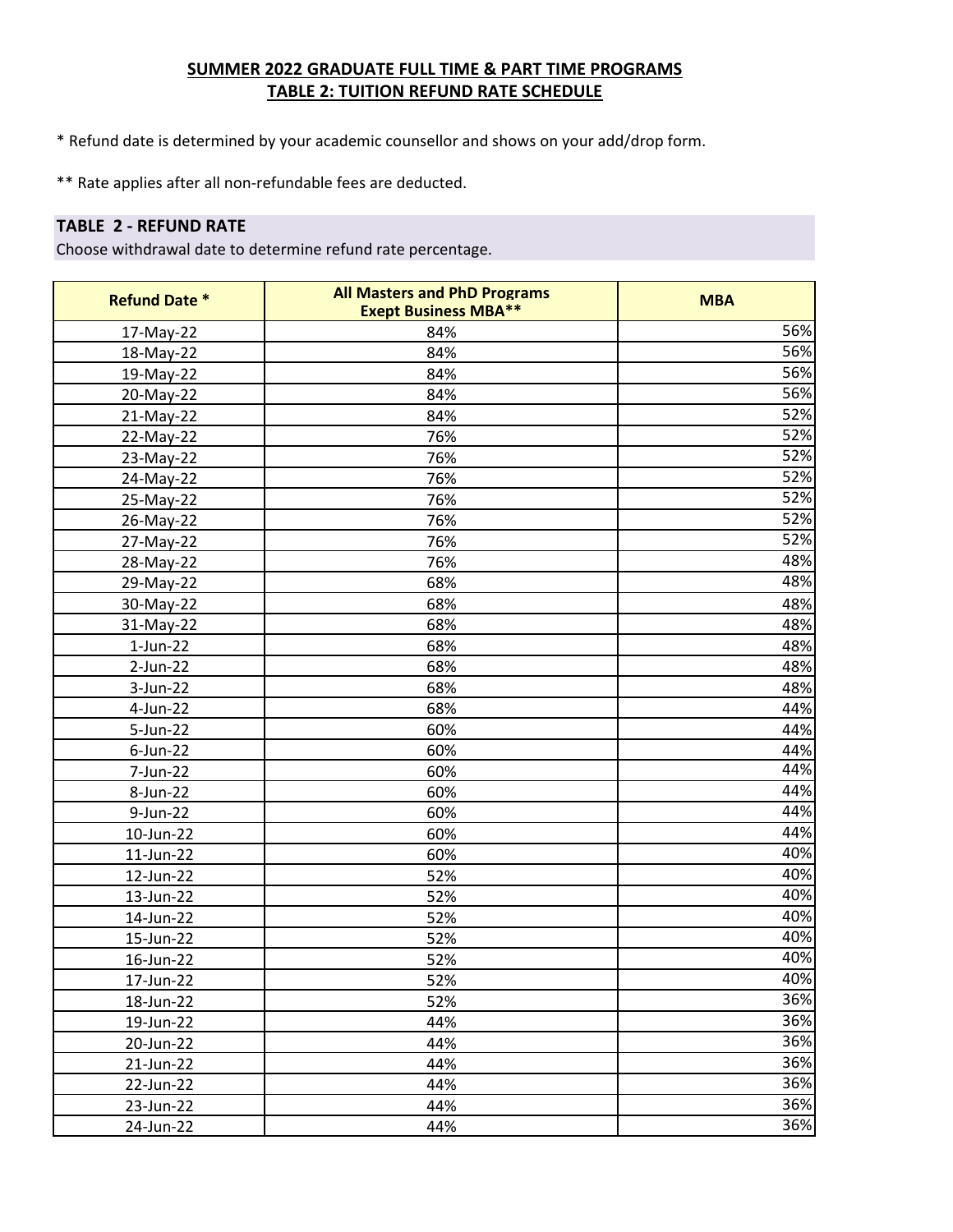\* Refund date is determined by your academic counsellor and shows on your add/drop form.

\*\* Rate applies after all non-refundable fees are deducted.

# **TABLE 2 - REFUND RATE**

| <b>Refund Date *</b> | <b>All Masters and PhD Programs</b><br><b>Exept Business MBA**</b> | <b>MBA</b>        |
|----------------------|--------------------------------------------------------------------|-------------------|
| 25-Jun-22            | 44%                                                                | 32%               |
| 26-Jun-22            | 36%                                                                | 32%               |
| 27-Jun-22            | 36%                                                                | 32%               |
| 28-Jun-22            | 36%                                                                | 32%               |
| 29-Jun-22            | 36%                                                                | 32%               |
| 30-Jun-22            | 36%                                                                | $\overline{32}\%$ |
| $1-Jul-22$           | 36%                                                                | 32%               |
| 2-Jul-22             | 36%                                                                | 28%               |
| 3-Jul-22             | 27%                                                                | 28%               |
| 4-Jul-22             | 27%                                                                | 28%               |
| 5-Jul-22             | 27%                                                                | 28%               |
| 6-Jul-22             | 27%                                                                | 28%               |
| 7-Jul-22             | 27%                                                                | 28%               |
| 8-Jul-22             | 27%                                                                | 28%               |
| 9-Jul-22             | 27%                                                                | 24%               |
| 10-Jul-22            | 18%                                                                | 24%               |
| 11-Jul-22            | 18%                                                                | 24%               |
| 12-Jul-22            | 18%                                                                | 24%               |
| 13-Jul-22            | 18%                                                                | 24%               |
| 14-Jul-22            | 18%                                                                | 24%               |
| 15-Jul-22            | 18%                                                                | 24%               |
| 16-Jul-22            | 18%                                                                | 20%               |
| 17-Jul-22            | 9%                                                                 | 20%               |
| 18-Jul-22            | 9%                                                                 | 20%               |
| 19-Jul-22            | 9%                                                                 | 20%               |
| 20-Jul-22            | 9%                                                                 | 20%               |
| 21-Jul-22            | 9%                                                                 | 20%               |
| 22-Jul-22            | 9%                                                                 | 20%               |
| 23-Jul-22            | 9%                                                                 | 16%               |
| 24-Jul-22            | 0%                                                                 | 16%               |
| 25-Jul-22            | 0%                                                                 | 16%               |
| 26-Jul-22            | $0\%$                                                              | 16%               |
| 27-Jul-22            | 0%                                                                 | 16%               |
| 28-Jul-22            | 0%                                                                 | 16%               |
| 29-Jul-22            | 0%                                                                 | 16%               |
| 30-Jul-22            | 0%                                                                 | 12%               |
| 31-Jul-22            | 0%                                                                 | 12%               |
| $1-Aug-22$           | 0%                                                                 | 12%               |
| $2-Aug-22$           | 0%                                                                 | 12%               |